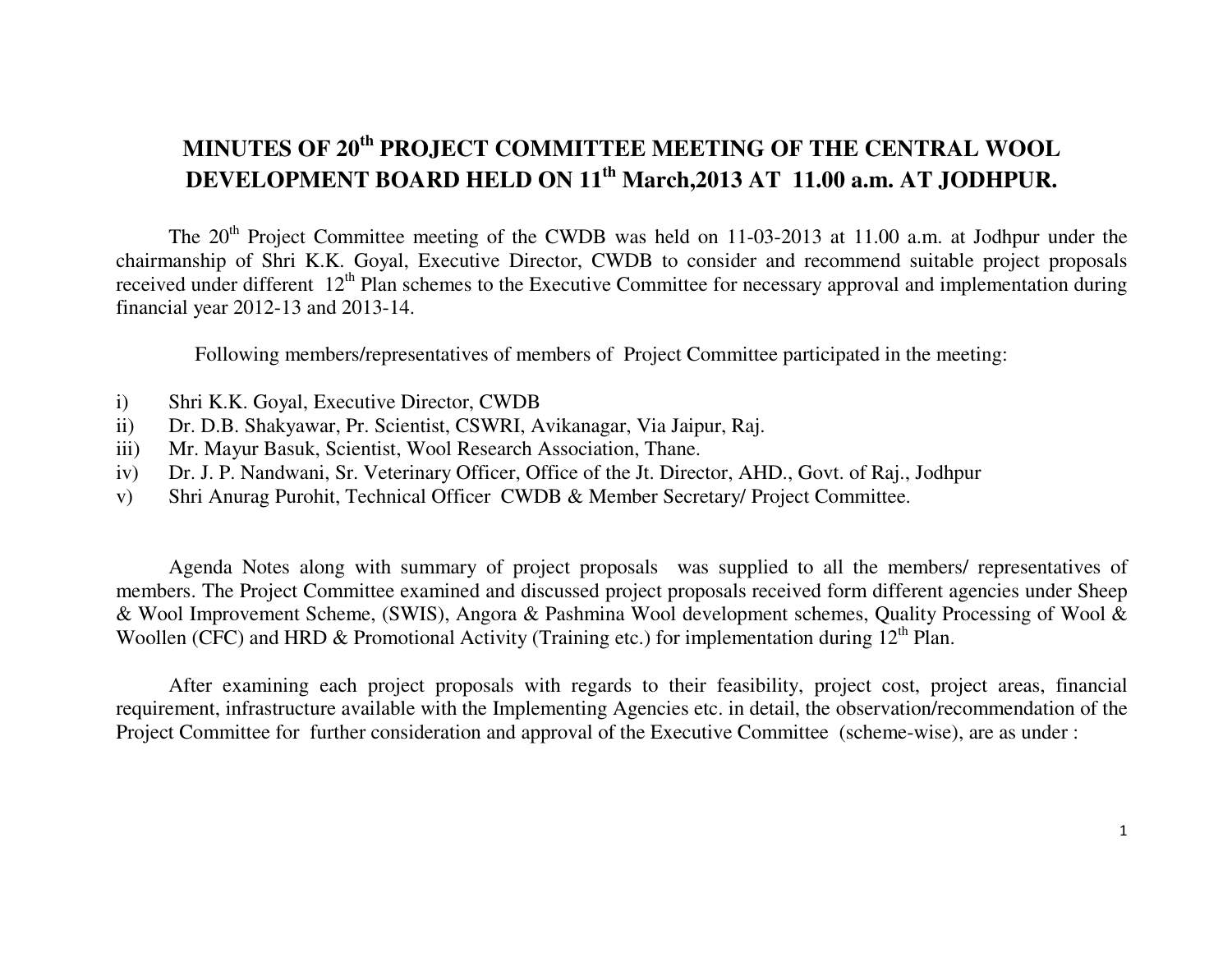## **I. Name of Scheme : Sheep & Wool Improvement Scheme (SWIS)**

#### **1. Name of Agency- Director, Animal Husbandry Deptt., Govt. of U.P., Lucknow**

|                                                   |                      |                              |                             |                                                                                                                                                                    |                               |                                                     |                                                     | (Rs. In lakh)                                                                                                      |
|---------------------------------------------------|----------------------|------------------------------|-----------------------------|--------------------------------------------------------------------------------------------------------------------------------------------------------------------|-------------------------------|-----------------------------------------------------|-----------------------------------------------------|--------------------------------------------------------------------------------------------------------------------|
|                                                   | Physical             | Demanded by Agency<br>Total  | Financial                   | Recommendation of the Project Committee for approval of project by the Executive<br>Committee of CWDB and grant may be given as per scheme during the $12th$ Plan. |                               |                                                     |                                                     |                                                                                                                    |
| Components<br>under SWIS                          |                      | project<br>cost              | demand<br>for first<br>year | Physical                                                                                                                                                           | Financial<br>for $3$<br>years | Unit/ particular                                    | Financial<br>grant for year<br>2012-13 &<br>2013-14 | <b>Remarks</b><br>Recommended project to<br>benefit<br>total<br>$\overline{2}$<br>lakh<br>sheep. Out of it,<br>one |
| Health care                                       | 6 Lakh<br>sheep      | 540 For<br>5 years<br>period | 108                         | $2.0$ lakh<br>sheep                                                                                                                                                | Rs. 108<br>lakh               | 2 lakh sheep<br>for 3 years $@$<br>$Rs. 18/- sheep$ | Rs. 36 lakh                                         | lakh sheep would be<br>covered in FY 2012-13<br>and rest of one lakh                                               |
| Sheep breeding<br>farm                            | 2 Farms              | 40                           | 40                          | $\overline{2}$<br><b>Breeding</b><br>farms                                                                                                                         | Rs. 40<br>lakh                | 2 farms @ Rs.<br>$20$ lakh $)$                      | Rs. 40 lakh                                         | sheep in $FY$ 2013-14 as<br>physical<br>targets<br>per<br>under<br>the<br>Scheme.                                  |
| Distribution of<br>stud Rams                      | 3000<br>stud<br>Rams | 225                          | 150                         | 500 stud<br>rams                                                                                                                                                   | Rs. 25<br>lakh                | 500 stud rams<br>@ Rs. $5,000/-$<br>ram             | <b>Rs. 25 lakh</b>                                  | Project areas would be<br>identified by Implementing<br>Agency. Grant would be                                     |
| Overhead<br>expenses                              | 6 lakh<br>sheep      | 90                           | 10                          | 2 lakh<br>sheep                                                                                                                                                    | <b>Rs. 30</b><br>lakh         | 2 lakh sheep<br>for 3 years $@$<br>$Rs. 5/- sheep$  | Rs. 10 lakh                                         | released during 2012-13<br>as per availability of<br>funds with CWDB.                                              |
| Revolving<br>fund for<br>marketing of<br>raw wool |                      | 10                           | 17                          | $\blacksquare$                                                                                                                                                     |                               |                                                     |                                                     |                                                                                                                    |
| Total (Rs. In<br>lakh)                            |                      | 912                          | 318                         |                                                                                                                                                                    | <b>Rs. 203</b><br>lakh        |                                                     | <b>Rs. 111</b><br>Lakhs                             |                                                                                                                    |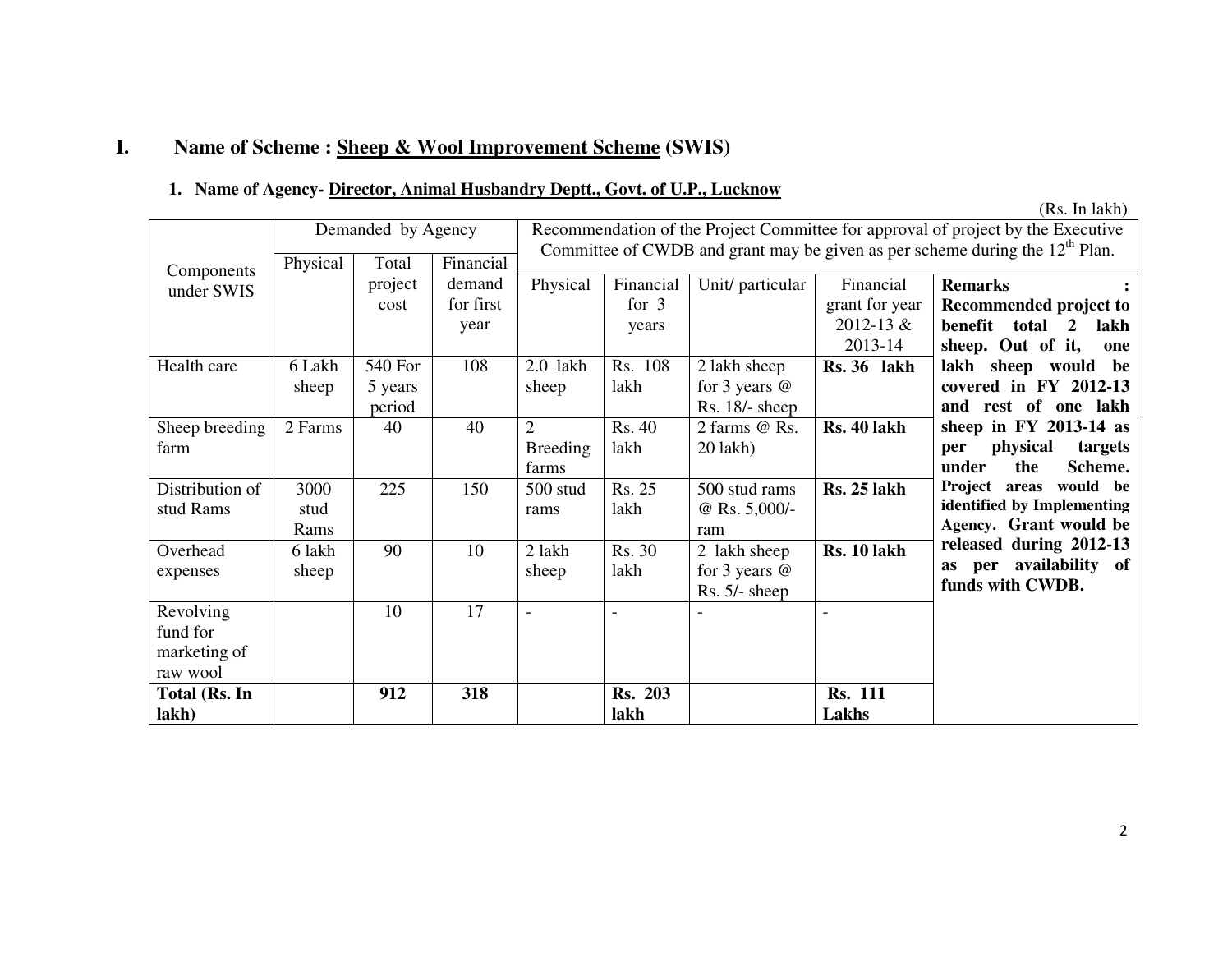### **2. Name of Agency under SWIS- Punyashloka Ahilyadevi Maharastra Mendhi Va Shali Vikas Mahamandal Ltd., Govt. of Maharashtra, Pune**

(Rs. In lakh)Demand by Agency Recommendation of the Project Committee for approval of project by the Executive Component under SWIS No of  $\Box$  Total Financial Committee of CWDB and grant may be given as per scheme during the 12<sup>th</sup> Plan. sheep Total project cost Financial demand for first year Physical Financial for total 3 years Rs. 108 Unit/ particular Financial grant for 2013-14 Remarks Health care 2 Lakhs sheep of 6 districts 108 36 2 lakh sheep of 6 districts 100 50 500 stud lakh 2 lakh sheep for 3 years @ Rs. 18/ sheep 500 stud **Rs. 36 lakh Recommended project to benefit all 2 lakh sheep of 6 districts as per proposal. Project would be implemented from FY 2013-14 for 3 years i.e. upto 2015-16 as per physical targets under the Scheme. (Beed, Parbhani, Nanded, Jalgaon, Aurangabad, Sangli, Solapur & Satara districts)** Distribution of stud Rams 2000 stud rams rams Rs. 25 lakh rams @ Rs. 5,000/- ram 2 lakh sheep **Rs. 25 lakh** Overhead expenses 2 lakh sheep 30 <sup>10</sup> 2 lakh sheep Rs. 30 lakh for 3 years @ Rs. 5/- sheep **Rs. 10 lakh** Feed Supplement component 100, 000 Sheep Rs. 250 Lakhs 50000 Sheep 135 Lakhs Feed supplement @ Rs. 3 per sheep for 90 days for 50,000 sheep  **Rs. 135 Lakhs. PC recommended to benefit 50,000 sheep under Feed Supplement component as a special case being severe drought at present, in the region. Funds may be consider under State Specific component of SWIS. (Sangli and solapur Districts)** Total Rs. 298 **Lakhs Rs. 206 Lakhs** 

3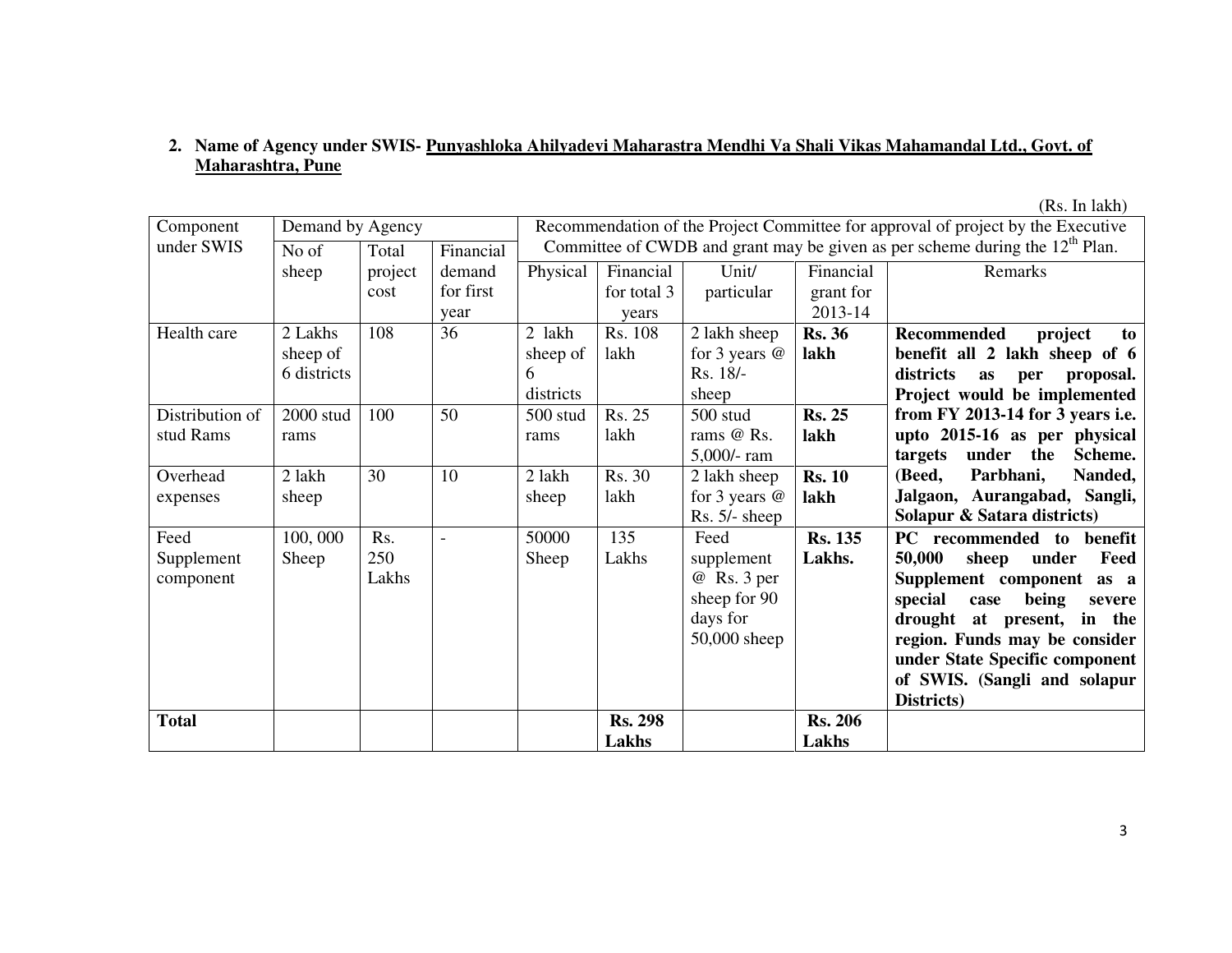## **3. Name of Agency under SWIS- HP State Wool Procurement & Mkt. Fed., Govt. of H.P., Shimla**

(Rs. In lakh)

| Component<br>under SWIS | Demand by Agency |         |              | Recommendation of the Project Committee for approval of project by the Executive<br>Committee of CWDB and grant may be given as per scheme during the $12th$ Plan.<br>Financial |                |             |               |                                     |
|-------------------------|------------------|---------|--------------|---------------------------------------------------------------------------------------------------------------------------------------------------------------------------------|----------------|-------------|---------------|-------------------------------------|
|                         | No of            | Total   |              |                                                                                                                                                                                 |                |             |               |                                     |
|                         | sheep            | project | demand       | Physical                                                                                                                                                                        | Financial      | Unit/       | Financial     | Remarks                             |
|                         |                  | cost)   | for $2012$ - |                                                                                                                                                                                 | for total 3    | particular  | grant for     |                                     |
|                         |                  |         | 13           |                                                                                                                                                                                 | years          |             | 2013-14       |                                     |
| <b>Health Care</b>      | 9 lakh           | 486     | 162          | 4 lakh                                                                                                                                                                          | Rs. 216        | 4 lakh      | <b>Rs. 72</b> | Recommended project to benefit      |
|                         | sheep            |         |              | sheep                                                                                                                                                                           | lakh           | sheep for 3 | lakh          | 4 lakh sheep. The Agency has to     |
|                         |                  |         |              |                                                                                                                                                                                 |                | years @     |               | specify the project areas, district |
|                         |                  |         |              |                                                                                                                                                                                 |                | Rs. 18/-    |               | for<br>lakh<br>these<br>wise        |
|                         |                  |         |              |                                                                                                                                                                                 |                | sheep       |               | sheep.<br>(Project<br>recommended   |
| Overhead                | 9 lakh           | 81      | 27           | 4 lakh                                                                                                                                                                          | Rs. 60         | 4 lakh      | <b>Rs. 20</b> | would be implemented from FY        |
| expenses                | sheep            |         |              | sheep                                                                                                                                                                           | lakh           | sheep for 3 | lakh          | 2013-14 for 3 years i.e. upto 2015- |
|                         |                  |         |              |                                                                                                                                                                                 |                | years @     |               | 16. Assistance under Survey has     |
|                         |                  |         |              |                                                                                                                                                                                 |                | $Rs. 5/-$   |               | already included under Overhead     |
|                         |                  |         |              |                                                                                                                                                                                 |                | sheep       |               | considered<br>and<br>not<br>expense |
| Survey $\&$             | 9 lakh           | 9       | 9            |                                                                                                                                                                                 |                |             |               | separately. Project areas would be  |
| study                   | sheep            |         |              |                                                                                                                                                                                 |                |             |               | identified by Implementing Agency.  |
| Total                   |                  | 576     | 198          |                                                                                                                                                                                 | <b>Rs. 276</b> |             | <b>Rs. 92</b> |                                     |
|                         |                  |         |              |                                                                                                                                                                                 | lakh           |             | lakh          |                                     |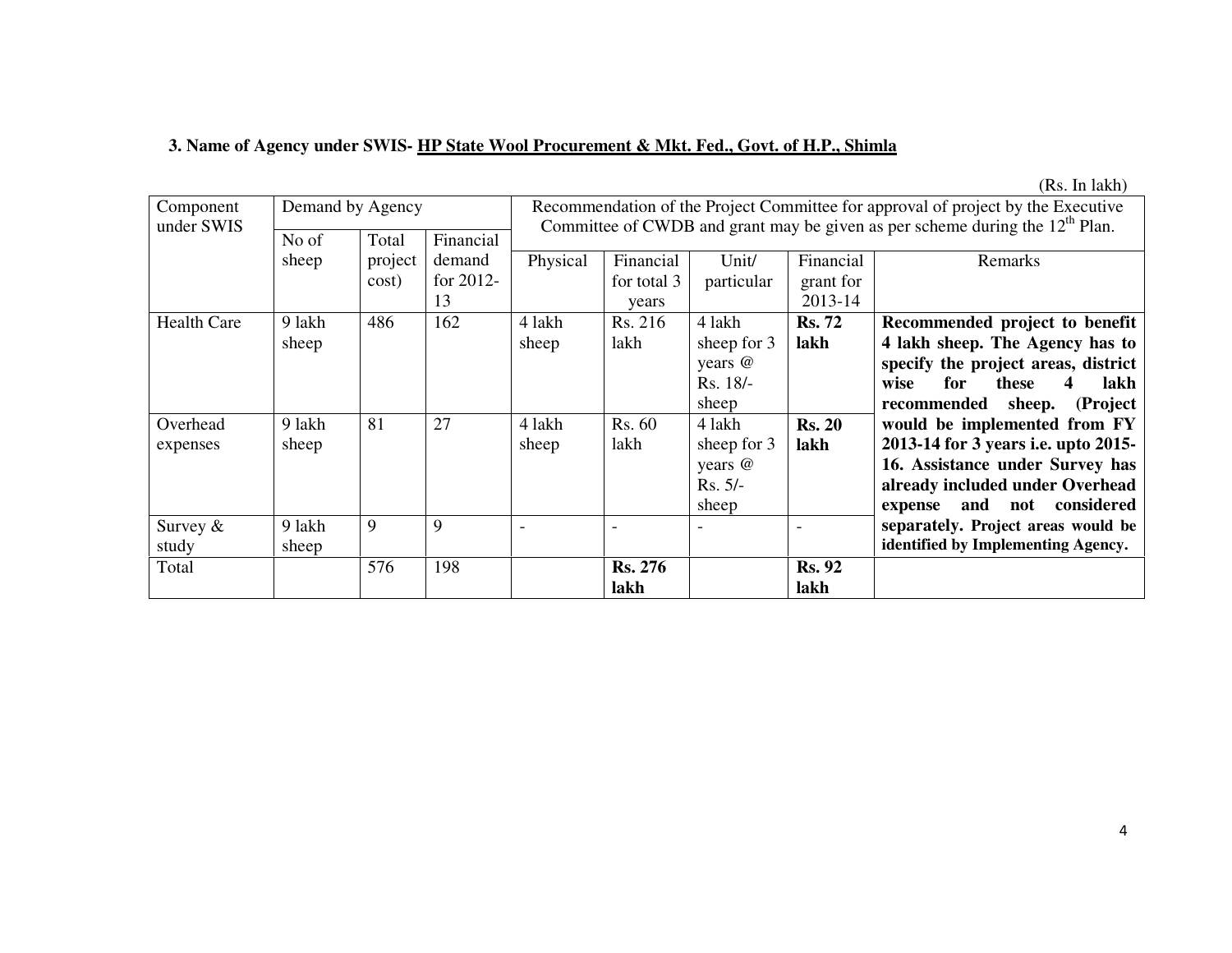## **4 Name of Agency SWIS - J&K State Sheep & Sheep Product Deve. Board, Govt. of J. & K., Jammu.**

(Rs. In lakh)

| Components under SWIS                                                                 | No of sheep                                                             | Total project<br>cost | Recommendation of the Project Committee                                                                |
|---------------------------------------------------------------------------------------|-------------------------------------------------------------------------|-----------------------|--------------------------------------------------------------------------------------------------------|
| Sheep breeding farm                                                                   | 10 Farm                                                                 | 200.00                |                                                                                                        |
| Overhead expenses                                                                     | 4.00 lacs sheep                                                         | 12.00                 | The Project Committee did not recommend the                                                            |
| Optimal Health care through camps in<br>non covered area                              | 10 Districts                                                            | 100.00                | project in present form of proposal and suggested<br>to modify the proposal as per prescribed physical |
| Improvised manage mental practices<br>through buttonrd flooring                       | 100 farmers                                                             | 50.00                 | and financial norms under SWIS as well as under<br>Angora and Social Security Scheme of Board.         |
| Strengthening of sheep extinction<br>centers\establishment of multipurpose<br>centers | 10 districts                                                            | 100.00                |                                                                                                        |
| Survey\study & registration                                                           | 4.00 @ Rs.2 per<br>sheep                                                | 8.00                  |                                                                                                        |
| Product development                                                                   | 4.00 sheep for<br>grading, scouring&<br>marketing assistance<br>of wool | 56.00                 |                                                                                                        |
| Sheep pen                                                                             | 500                                                                     | 50.00 for 5<br>yrs    |                                                                                                        |
| Total                                                                                 |                                                                         | 626.00                |                                                                                                        |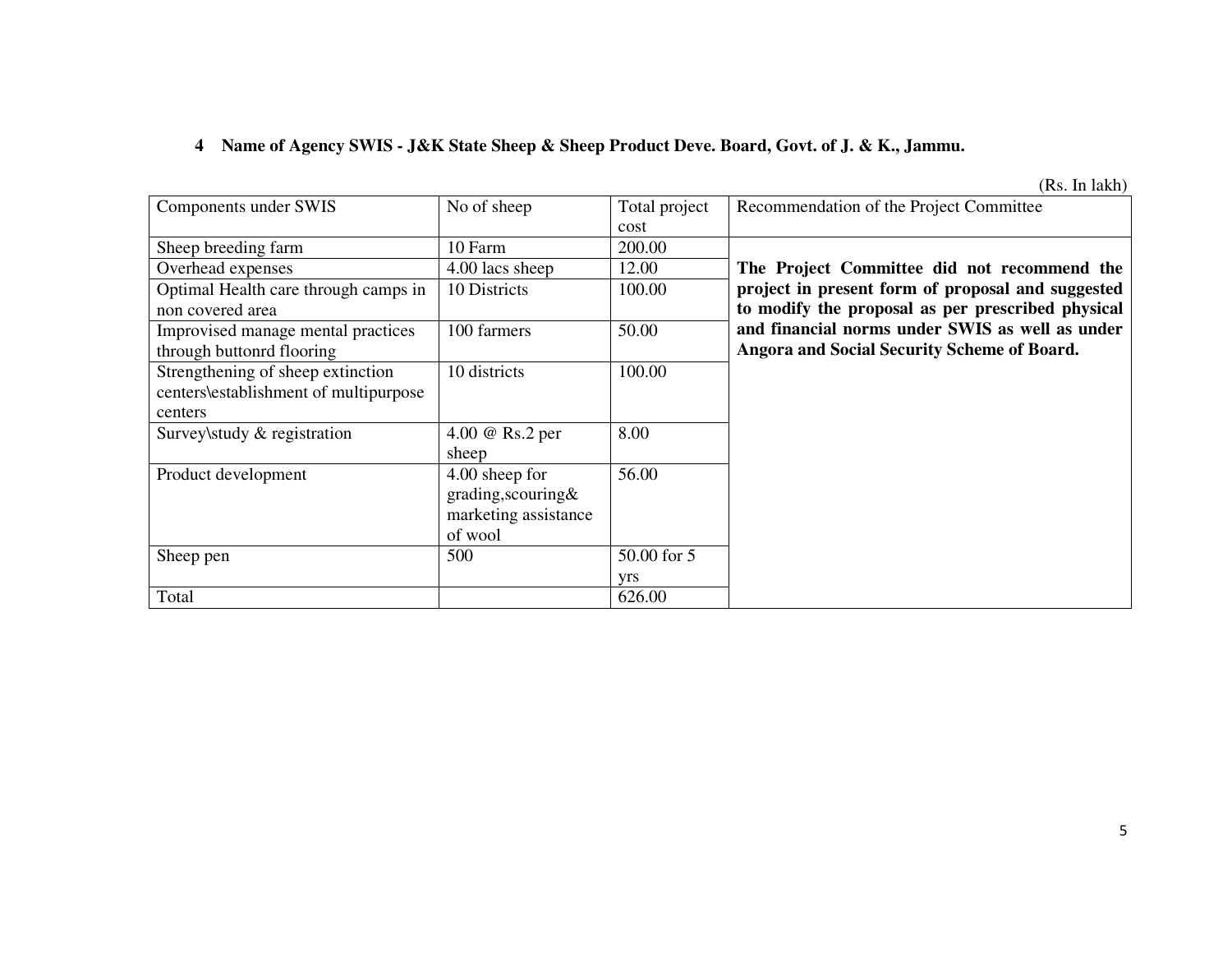| S.<br>N <sub>o</sub> | Name of Agency                                                                               | No. of<br>Families      | Total<br>Project<br>Cost in<br>Rs. | Financial<br>required<br>in Rs. in<br>$1st$ year | Remark                                                                                     | Recommendation of the Project Committee for<br>approval of project by the Executive Committee of<br>CWDB and grant may be given as per scheme<br>during the $12^{th}$ Plan.                                                                                         |
|----------------------|----------------------------------------------------------------------------------------------|-------------------------|------------------------------------|--------------------------------------------------|--------------------------------------------------------------------------------------------|---------------------------------------------------------------------------------------------------------------------------------------------------------------------------------------------------------------------------------------------------------------------|
|                      | $\overline{2}$                                                                               | 3                       | $\overline{4}$                     | 5                                                | 6                                                                                          |                                                                                                                                                                                                                                                                     |
|                      | Natraj Development &<br>Welfare Organization,<br>Kullu                                       | 10<br>(200)<br>Rabbits) | 19,37,100                          | 7,88,700                                         | Already<br>recommended by<br>last P.C. Meeting<br>but revised as per<br>$12th$ Plan scheme | Recommended both new projects to benefit 10<br>families and 200 angora rabbits under each<br>project for implementation during current FY<br>2012-13. The same approved during 2012-13 as<br>per prescribed targets under the scheme with                           |
| 2                    | <b>Theater Education</b><br>Mass Society,<br>Pithoragarh                                     | 10<br>(200)<br>Rabbits) | 19,37,100                          | 7,88,700                                         | $do -$                                                                                     | total cost of Rs. 19.371 lakh under each project<br>of 10 families for three years project period.                                                                                                                                                                  |
| 3                    | The Manali Velly<br>Livestock Co-op.<br>Society Ltd., Kullu                                  | 10<br>(200)<br>Rabbits) | 19,37,100                          | 7,88,700                                         | $d$ o -                                                                                    | Recommended these projects for timely sanction<br>during financial year 2013-14. These agencies                                                                                                                                                                     |
| $\overline{A}$       | Swati Gramodyog<br>Sansthan, Pithoragarh                                                     | 10<br>(200)<br>Rabbits) | 19,37,100                          | 7,88,700                                         | $d$ o -                                                                                    | have already implemented the similar project<br>during last Plan, successfully.                                                                                                                                                                                     |
| 5                    | Himalayan Institute<br>for Environment<br>Ecology & Deve-<br>lopment (HIFEED),<br>Ranichauri | 10<br>(200)<br>Rabbits) | 19,37,100                          | 7,88,700                                         | New Project as per<br>$12th$ Plan scheme                                                   |                                                                                                                                                                                                                                                                     |
| 6                    | Kamroonnag Angora<br>Wool Production &<br>Weaving Co-op<br>Society Ltd, Mandi                | 10<br>(200)<br>Rabbits) | 19,37,100                          | 7,88,700                                         | New Project,<br>agency will<br>provide some more<br>requisite<br>information.              | Recommended this new project for timely<br>sanction during financial year 2013-14. Before<br>sanctioning the fund to agency, the Board shall<br>examine/ verify the desired<br>documents as<br>prescribed under the scheme with physical<br>verification of agency. |

#### **II.Scheme : Angora Wool Development Project:**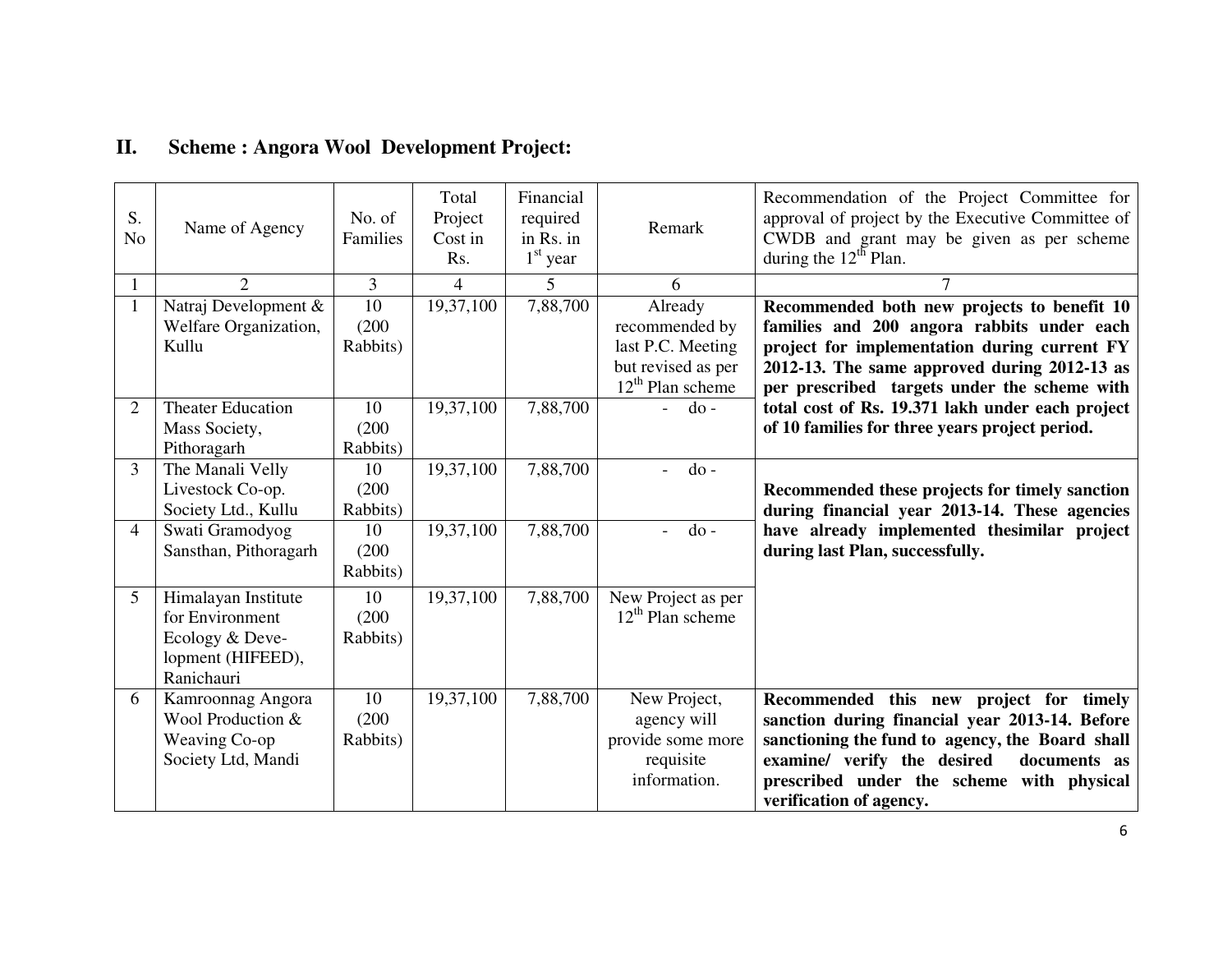## **III. Project proposal received under Pashmina Wool Development Programme :**

#### **A. Implementing Agency : Ladakh Autonomous Hill Deve. Council, Leh district**

|                |                                                                                                                                         |                                          |                                                                           |                                                                                    | (Rs. in lakh)                                                                                                                                                            |
|----------------|-----------------------------------------------------------------------------------------------------------------------------------------|------------------------------------------|---------------------------------------------------------------------------|------------------------------------------------------------------------------------|--------------------------------------------------------------------------------------------------------------------------------------------------------------------------|
| S.<br>No.      | <b>Proposed components</b>                                                                                                              | <b>Physical demand</b>                   | <b>Fund</b><br>requirement<br>for $2013-14$ as<br>per project<br>proposal | Financial<br>grants<br>recommended<br>by Project<br><b>Committee in</b><br>2013-14 | Recommendation of the Project Committee<br>for approval of project by the Executive<br>Committee of CWDB and grant may be given<br>as per scheme during the $12th$ Plan. |
| $\mathbf{1}$   | $\mathbf{2}$                                                                                                                            | 3                                        | 4                                                                         | 5                                                                                  | 6                                                                                                                                                                        |
|                | Distribution of high quality Pashmina<br>bucks (Non-tradition areas)                                                                    | 200 bucks                                | 10.00                                                                     | 10.00                                                                              |                                                                                                                                                                          |
| $\overline{2}$ | Buck exchange programme (Tradition<br>areas)                                                                                            | 100 bucks X 1000/-<br>per buck)          | 1.00                                                                      | 1.00                                                                               | <b>Recommended</b><br>project<br>for<br>timely<br>implementation of programme to cover 2                                                                                 |
| $\mathbf{3}$   | Assistance for foundation stock in non-<br>traditional area of Pashmina rearing                                                         | 13 families X Rs.<br>2.50 lakh per unit) | 31.25                                                                     | 31.25                                                                              | lakh Pashmina goats of Leh district and<br>suggested to release grant of Rs. 931.75<br>lakh during FY 2013-14 to LAHDC, Leh.                                             |
| $\overline{4}$ | Health Coverage (Medicines, vaccination,<br>treatment including medical kits)                                                           | 2.00 lakh animals                        | 36.00                                                                     | 36.00                                                                              |                                                                                                                                                                          |
| 5              | Strengthening of existing<br>of Fodder<br><b>Banks / Fodder form</b>                                                                    | 1 Farm                                   | 25.00                                                                     | 25.00                                                                              |                                                                                                                                                                          |
| 6              | Strengthening of existing<br>Pashmina<br><b>Breeding Farms</b>                                                                          | 1 Farm                                   | 25.00                                                                     | 25.00                                                                              |                                                                                                                                                                          |
| 7              | <b>Establishment</b><br>of<br>Multi-purpose<br>Extension Centres (MPEC) for nomads on<br>migratory routes                               | 1 MPEC                                   | 100.00                                                                    | 100.00                                                                             |                                                                                                                                                                          |
| 8              | Establishment of<br>Pasture<br>farm<br>on<br>migratory routes                                                                           | 1 Pasture site                           | 267.00                                                                    | 267.00                                                                             |                                                                                                                                                                          |
| 9              | (Provision of free<br>Feed Supplement<br>distribution of nutrient supplement to<br>eligible Pashmina goats (weak/<br>pregnant<br>goats) | $0.40$ lakhs<br>Pashmina Goats           | 300.00                                                                    | 300.00                                                                             |                                                                                                                                                                          |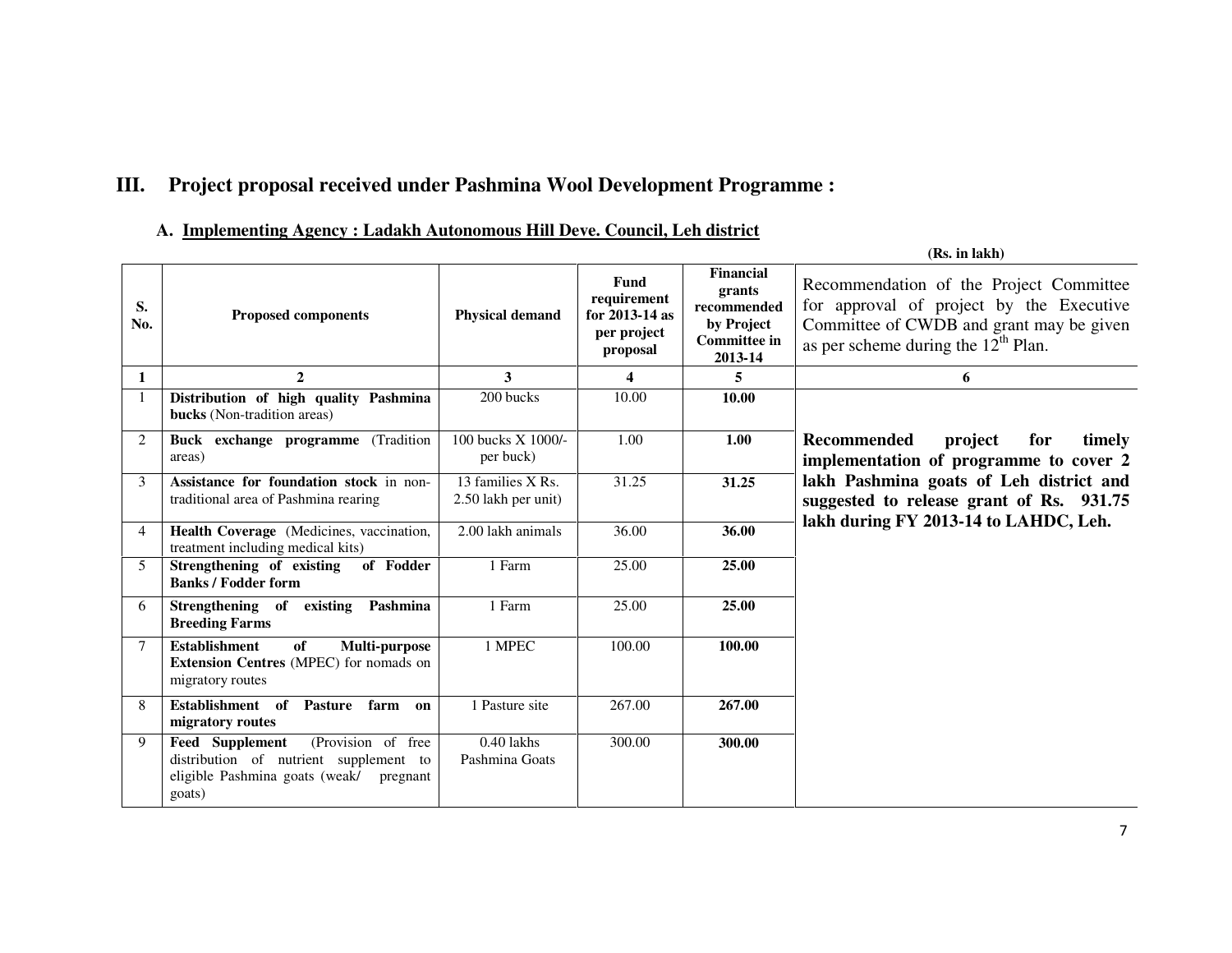| 10<br>Assistance for setting up <b>Pashmina Goat</b><br><b>Pen</b> for protecting flocks                                                                                                                           | 200 Pens                               | 30.00  | 30.00  |
|--------------------------------------------------------------------------------------------------------------------------------------------------------------------------------------------------------------------|----------------------------------------|--------|--------|
| Assistance for providing Portable Tents,<br>11<br><b>Torch, Gumboots and Goggles</b>                                                                                                                               | 200 families                           | 30.00  | 30.00  |
| 12<br>Distribution of Improved Pashmina<br>Efficient Harvesting<br><b>Combs</b> for<br>of<br>Pashmina                                                                                                              | 800 Combs @ Rs.<br>$250/-$ per comb    | 2.00   | 2.00   |
| 13<br>Breeder<br><b>Training</b><br>Programme/<br>Orientation/Health Camps/                                                                                                                                        | 15 camps $@$ Rs.<br>0.30 lakh per camp | 4.50   | 4.50   |
| 14<br>Pashmina<br>Up-gradation of existing<br><b>Dehairing Plant at Leh</b>                                                                                                                                        | existing Dehairing<br>Plant            | 50.00  | 50.00  |
| 15<br><b>R&amp;D Projects / Consultancy</b>                                                                                                                                                                        |                                        | 26.25  |        |
| 16<br>Overhead<br>implementing<br>expenses<br>to<br>agency for survey and registration of<br>beneficiaries, stationery, monitoring, field<br>visits, POL and provision for other misc.<br>implementation expenses. | 2.00 lakhs Goats                       | 20.00  | 20.00  |
| <b>TOTAL:-</b>                                                                                                                                                                                                     |                                        | 958.00 | 931.75 |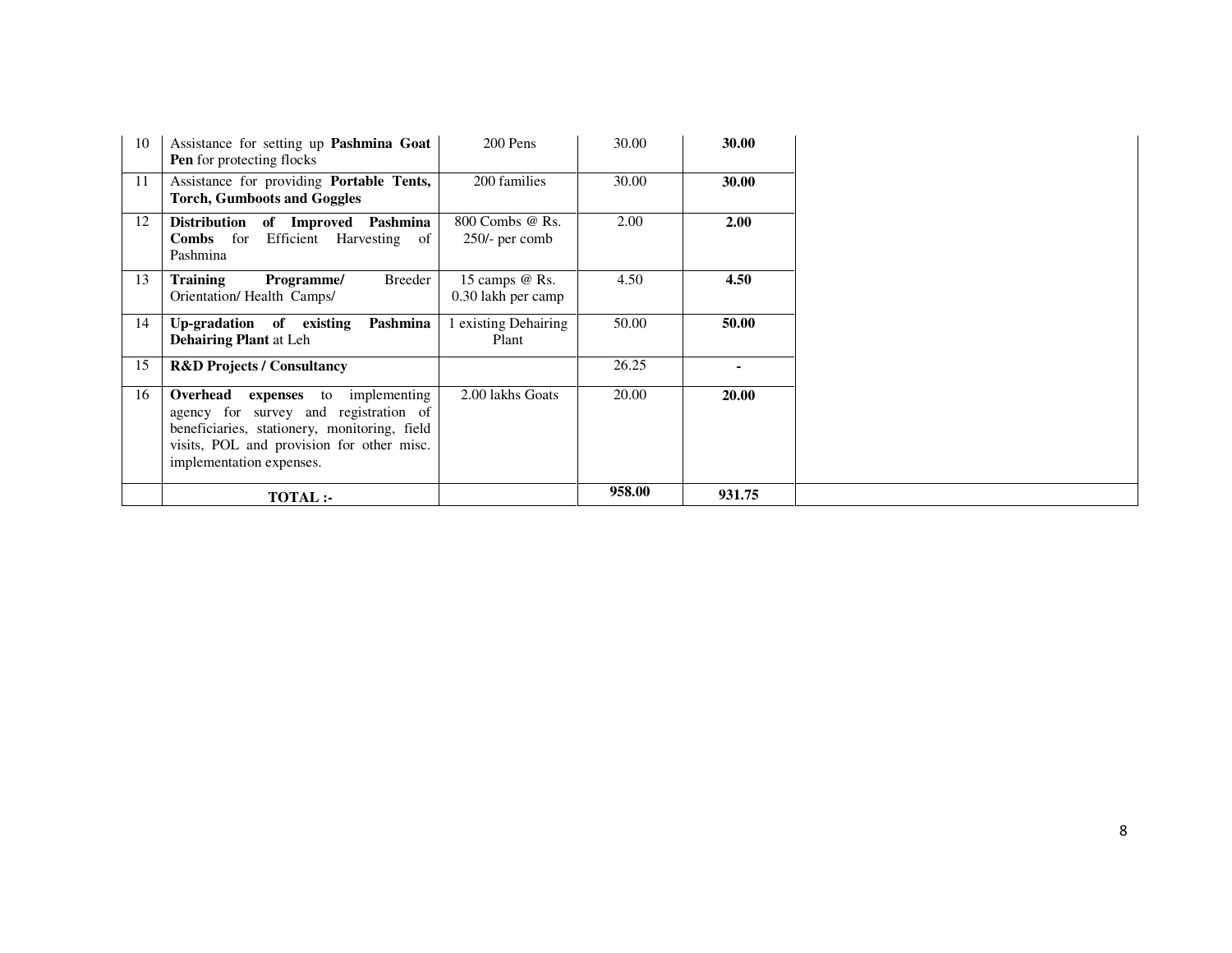|                |                                                                                                                                                                              | LAHDC, Distt. Kargil Ladakh region.                                                                                                     |                                             |                                                            |                                                                                                                                                                          |
|----------------|------------------------------------------------------------------------------------------------------------------------------------------------------------------------------|-----------------------------------------------------------------------------------------------------------------------------------------|---------------------------------------------|------------------------------------------------------------|--------------------------------------------------------------------------------------------------------------------------------------------------------------------------|
| S.<br>No.      | Proposed components                                                                                                                                                          | Physical target                                                                                                                         | Total project<br>cost for 4<br>years period | Funds<br>required<br>during<br>$2013 - 14(1^{st}$<br>year) | Recommendation of the Project Committee<br>for approval of project by the Executive<br>Committee of CWDB and grant may be given<br>as per scheme during the $12th$ Plan. |
| $\mathbf{1}$   | $\overline{2}$                                                                                                                                                               | 3                                                                                                                                       | $\overline{\mathbf{4}}$                     | 5                                                          | 6                                                                                                                                                                        |
| $\mathbf{1}$   | Assistance for establishment of<br><b>Foundation Stock in non-</b><br>traditional area of Pashmina<br>rearing (to implement this project<br>in this new area on pilot basis) | 50 Units having 25<br>animal under each unit<br>with cost of Rs. 5,000/-<br>per animals                                                 | Rs. 62.50<br>Lakhs                          | Rs. 62.50<br>Lakhs                                         | Recommended project to launch Board's<br>Pashmina Wool Development scheme in<br>this new district of Ladakh region on pilot<br>project basis from the year 2013-14 to    |
| $\overline{2}$ | Health Coverage (Medicines,<br>vaccination, treatment including<br>medical kits)                                                                                             | 1250 animals @ Rs.<br>18/- animal per year for<br>4 years project period                                                                | Rs. 0.90<br>lakh                            | Rs. 0.23<br>lakh                                           | make it economically viable activity and<br>encourage local pashmina wool growers<br>(Nomads).                                                                           |
| 3              | <b>Feed Supplement</b> (Provision<br>for distribution of nutrient<br>supplement to Pashmina goats to<br>introduce in Kargil district as a<br>pilot project)                  | Feed supplement to 25<br>% of total goat @ Rs. 5<br>per animal for 150 days<br>in a year and total 4<br>years period. (313)<br>animals) |                                             | Rs. 9.37 lakh Rs. 2.34 lakh                                |                                                                                                                                                                          |
| $\overline{4}$ | Assistance for setting up<br>Pashmina Goat Pen/Shelter for<br>protecting the flock                                                                                           | 50 Units @ 15,000 per<br>Pen                                                                                                            | Rs. 7.50<br>Lakhs                           | Rs. 7.50<br>Lakhs                                          |                                                                                                                                                                          |
| 5 <sup>5</sup> | Assistance for providing<br>Portable tent, Torch,<br><b>Gumboots and Goggles</b>                                                                                             | 50 units @ Rs. 15000<br>per head                                                                                                        | Rs. 7.50<br>Lakhs                           | Rs. 7.50<br>Lakhs                                          | Recommended by PC alongwith Pashmina<br>Goat Pen component for welfare of<br>Nomdas of Kargil district during severe<br>period.                                          |
|                | <b>TOTAL:-</b>                                                                                                                                                               |                                                                                                                                         | Rs. 87.77<br>Lakhs                          | <b>Rs. 80.07</b><br>Lakhs                                  |                                                                                                                                                                          |

#### **B. Implementing Agency: Ladakh Autonomous Hill Deve. Council,**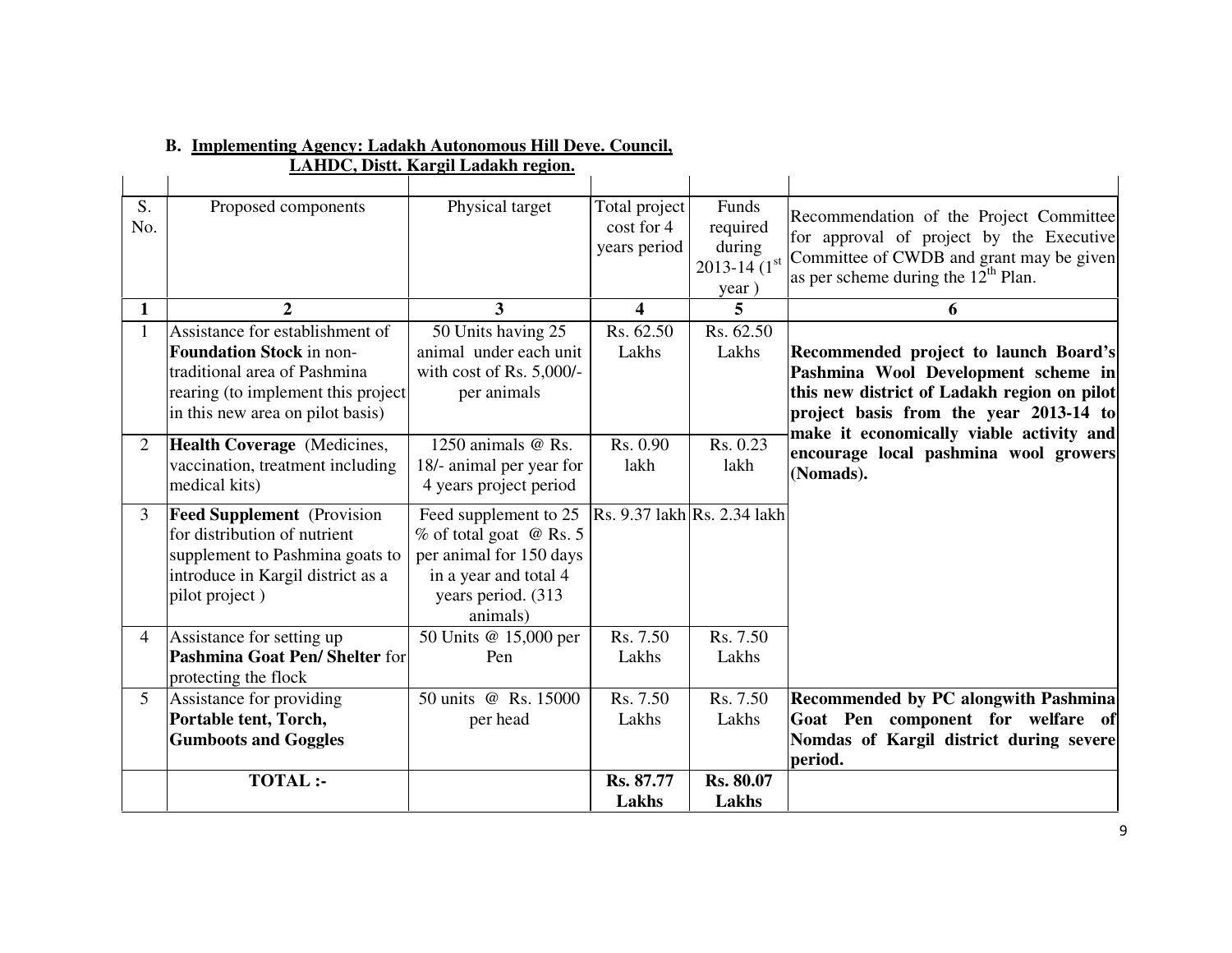## **IV. Project proposals received under R&D activity (HRD Programme)**

| <b>SN</b>      | <b>Implementing Agency</b>                                                    | <b>Project for</b>                                                                                                                                                                                                                                                   | Project<br>Cost                                         | period              | <b>Remark of Project Committee</b>                                                                                                                                                                                                                                                                                                                                                                        |
|----------------|-------------------------------------------------------------------------------|----------------------------------------------------------------------------------------------------------------------------------------------------------------------------------------------------------------------------------------------------------------------|---------------------------------------------------------|---------------------|-----------------------------------------------------------------------------------------------------------------------------------------------------------------------------------------------------------------------------------------------------------------------------------------------------------------------------------------------------------------------------------------------------------|
| 1.             | Central Sheep and Wool<br>Research Institute,<br>Avikanagar, Jaipur<br>(Raj.) | Development of portable intelligent<br>wool analyzer                                                                                                                                                                                                                 | Rs. 25.52<br>lakh                                       | 36<br><b>Months</b> | PC suggestwd to vetted the project proposal from<br>IIT, New Delhi or any other reputed R&D<br>institution for recommendation & implementation<br>of project.                                                                                                                                                                                                                                             |
| $\overline{2}$ | College of Vetrenery<br>and Animal Sc., Bikaner                               | Conservation, Genetic Improvement<br>and Evaluation of Bikaneri-Chokla<br>Sheep in its home tract in Bikaner<br>District of Rajasthan.                                                                                                                               | Rs. 240<br>lakh                                         | 48-60<br>months     | the Project Committee did<br>Presently,<br>not<br>recommend both the project proposals as both the<br>agencies have already been implementing R&D<br>projects                                                                                                                                                                                                                                             |
| 3              | Central Sheep and Wool<br>Research Institute,<br>Avikanagar, Jaipur<br>(Raj.) | A new project proposal for 'Value'<br>Sheep<br>addition<br>to<br>manure<br>to<br>shepherd<br>for<br>Sheep<br>encourage<br>retention to enhance wool production<br>in Rajasthan State' (Value addition to<br>shepherds and encourage to increase<br>wool production). | Rs. 16 lakh<br>(Rs. 7.44)<br>lakh during<br>$2013 - 14$ | 36<br>months        | Project submitted by Dr. D.B. Shakyawar, Pr.<br>Scientist, CSWRI during the PC meeting.<br>Under background of this project, he informed<br>that the same is as per recent meeting held at<br>Jaipur by participating the Chairman/CWDB,<br>Director/ CSWRI, Director/ AHD/Govt. of Raj<br>and ED/CWDB. The Project Committee<br>recommended<br>the<br>for<br>proposal<br>implementation form FY 2013-14. |

#### **A. Project proposal received under HRD scheme for R&D project**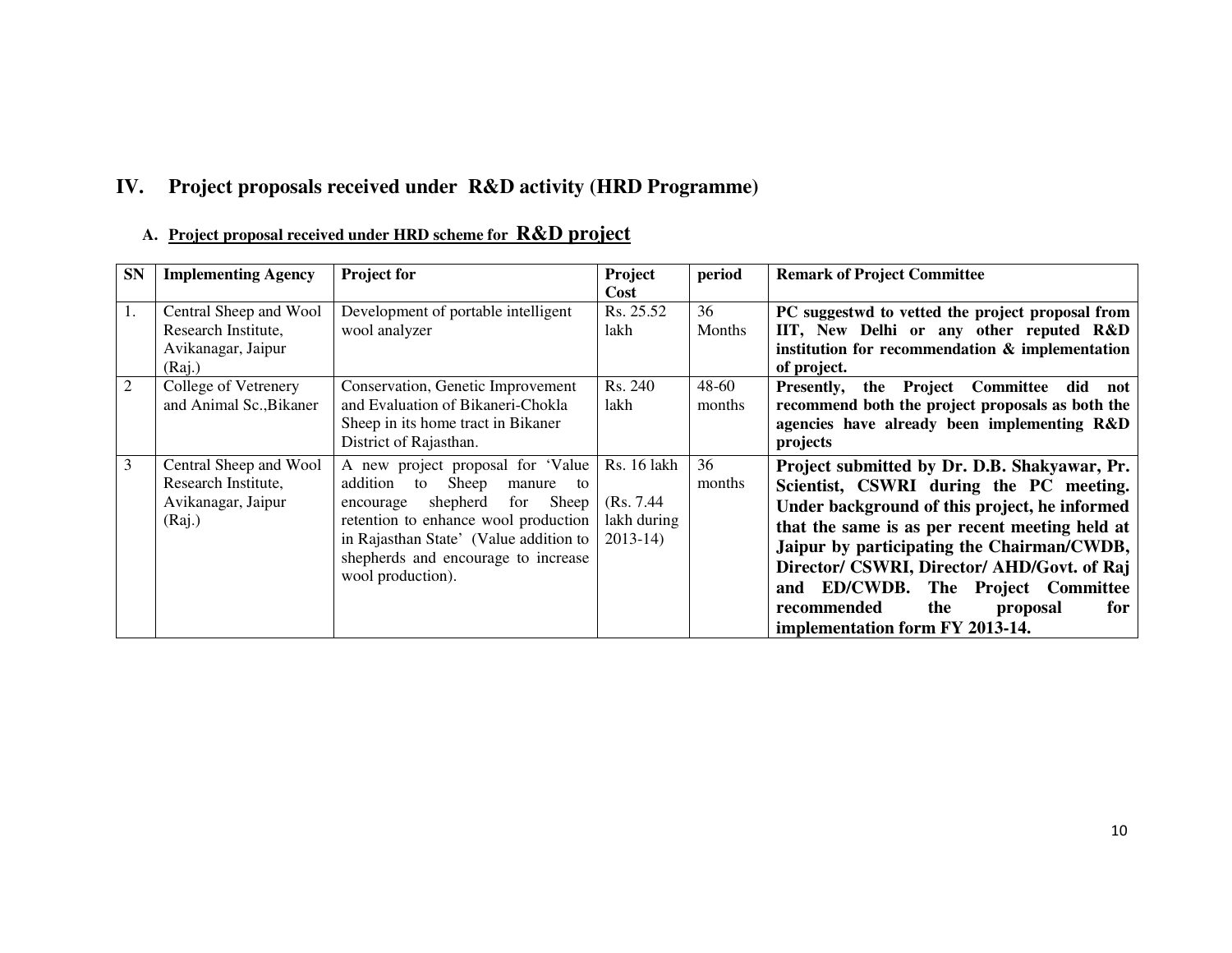| S.<br>No.      | <b>Implementing Agency</b>                                                                   | Project for                                                                                                                                                                                                                                                                                                                                                          | Project Cost                                                                                                                          | Remarks of Project Committee for<br>approval/implementation                                                                                                                                                                                                                                                                                                                                                                                                                 |
|----------------|----------------------------------------------------------------------------------------------|----------------------------------------------------------------------------------------------------------------------------------------------------------------------------------------------------------------------------------------------------------------------------------------------------------------------------------------------------------------------|---------------------------------------------------------------------------------------------------------------------------------------|-----------------------------------------------------------------------------------------------------------------------------------------------------------------------------------------------------------------------------------------------------------------------------------------------------------------------------------------------------------------------------------------------------------------------------------------------------------------------------|
| 1.             | Karnaaka Sheep & Wool<br>Development<br>Corporation, Kuri<br>Bhavana, Hebbel,<br>Banglore-24 | Establishment of Training Centre for<br>manufacture of woolen products and<br>designing at three Centre viz., Kolar,<br>Ranebennur and Mysore                                                                                                                                                                                                                        | Rs. 37.62 Lakhs<br>(For three Centres)                                                                                                | <b>Project Committee recommended one training Centre</b><br>of Rs. 12.54 lakh in FY 2012-13 for manufacturing of<br>Woollen products and designing to train 40 persons.<br>Project areas would be identified by Implementing<br>Agency.                                                                                                                                                                                                                                     |
| $\overline{2}$ | J. & K. Sheep $&$ Sheep<br>Product Development<br>Board, Srinagar                            | A. Training to 200 progressive sheep<br>breeders in machine sheep shearing $\&$<br>primary wool grading<br><b>B.</b> Training to 600 sheep breeders on<br>Sheep Management practices like<br>vaccination, treatment, disease control<br>and modern techniques<br>C. Training on primary grading and<br>marketing of wool $@$ Rs. 2/- clip per<br>sheep for two clips | Rs. 8 lakh @ Rs.<br>4,000 per trainee<br>Rs. 12 lakh @ Rs.<br>2,000 per trainees<br>Rs. 16 lakh @ Rs.<br>4/- sheep on 4 lakh<br>sheep | The Project Committee recommended/ approved<br>the proposal submitted under HRD scheme for<br>providing training to total 800 progressive sheep<br>breeders $(A \& B)$ under Machine Shearing,<br><b>Sheep</b> Management<br>Primary Grading and<br>practices (Vaccination, treatment, disease control<br>etc.) on reimbursement of actual expenses basis<br>against cost of boarding, lodging, transportation<br>of trainees and honorarium to instructors/experts<br>etc. |
| 3              | Central Sheep and Wool<br>Research Institute,<br>Avikanagar, Jaipur<br>(Raj.)                | Short term training courses in woollen<br>products manufacturing and designing<br>at Avikanagar, Raj.                                                                                                                                                                                                                                                                | Rs. 12.54 lakh to<br>train 40 resource<br>persons, per batch<br>10 persons for 3<br>months period each                                | Project submitted by Dr. D.B. Shakyawar, Pr.<br>Scientist, CSWRI during the PC meeting. The<br>Project Committee recommended the proposal<br>for implementation in FY 2013-14.                                                                                                                                                                                                                                                                                              |

### **B. Project proposal received under scheme of HRD for Training**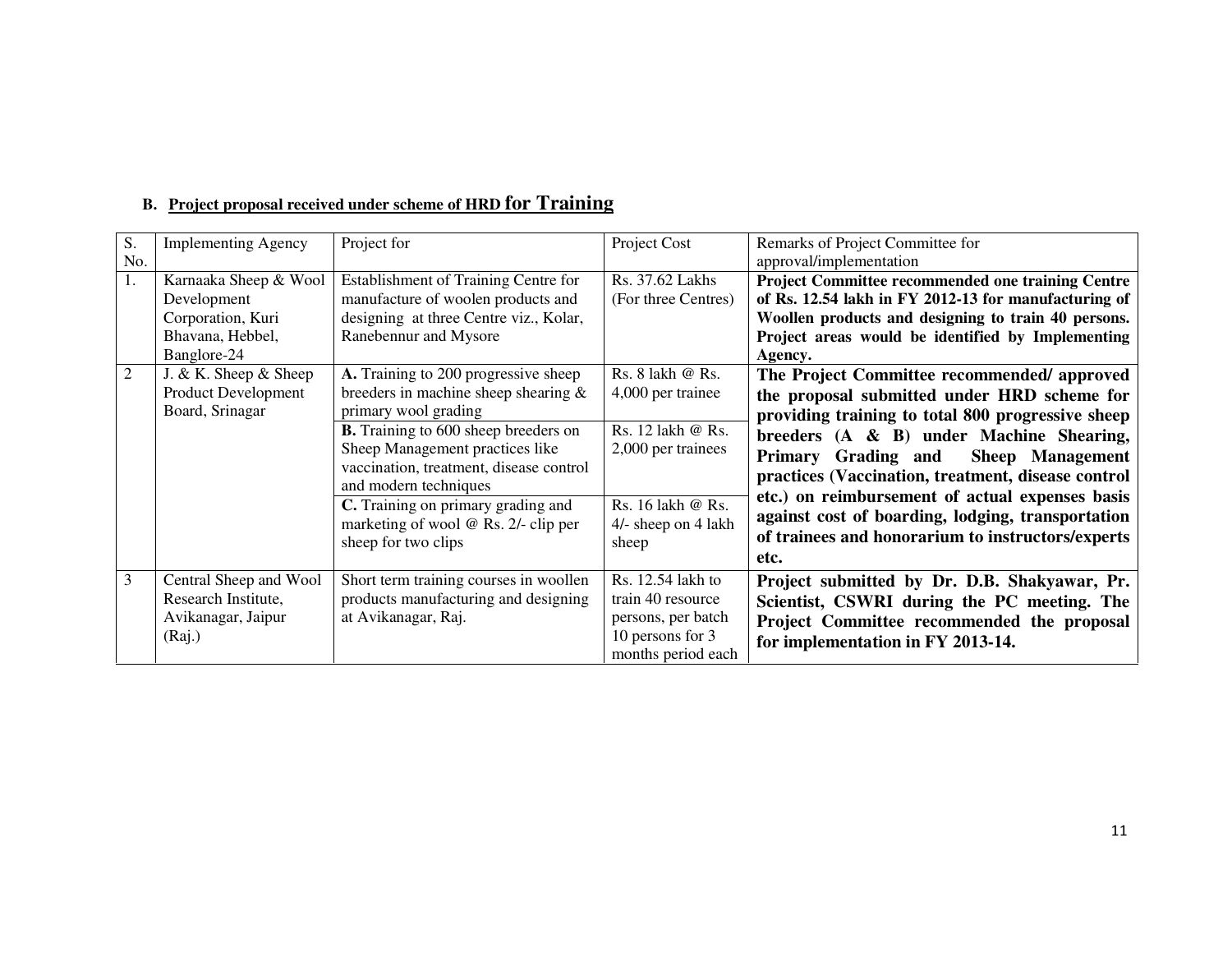| <b>SN</b>          | <b>Implementing Agency</b>                                                                                                                          | Name of<br>machinery                                       | No. of<br>shearing<br>machine | Recommendation of the Project Committee for approval of<br>project by the Executive Committee of CWDB and grant may<br>be given as per scheme during the $12th$ Plan.                                                                                                                        |
|--------------------|-----------------------------------------------------------------------------------------------------------------------------------------------------|------------------------------------------------------------|-------------------------------|----------------------------------------------------------------------------------------------------------------------------------------------------------------------------------------------------------------------------------------------------------------------------------------------|
| 1.                 | <b>J&amp;K Sheep &amp; Sheep Products</b><br>Development BoardNowshera,<br><b>Srinagar</b>                                                          | <b>Sheep Searing</b><br><b>Machine with</b><br>spare parts | 20<br>machines                | Project Committee recommended to provide financial assistance to<br>procure 20 sheep shearing machines (Lister made) along-with its<br>accessories/spare parts and 20 Gensets (Honda) during 2013-14<br>through open tendering procedure directly by the Agency under<br>intimation to CWDB. |
| $\mathbf{2}$       | Karnaaka Sheep & Wool Development<br>Corporation, Kuri Bhavana, Banglore                                                                            | <b>Sheep Shearing</b><br><b>Machine</b>                    | 20<br>machines                | Project Committee recommended to provide financial assistance to<br>procure 20 sheep shearing machines (Lister made) along-with its<br>accessories/spare parts and 20 Gensets (Honda) during 2013-14<br>through open tendering procedure directly by the Agency under<br>intimation to CWDB. |
| 3                  | Punyasloka Ahilyadevi Maharastra<br>mendhi Va Sheli Vikas Mahamandal<br>: Limited, Mendi Farm, Pune-16                                              | <b>Sheep Shearing</b><br><b>Machine</b>                    | 5<br>machines                 | Project Committee recommended to provide financial assistance to<br>procure 5 sheep shearing machines (Lister made) along-with its<br>accessories/spare parts and 5 Gensets (Honda) during 2013-14<br>through open tendering procedure directly by the Agency under<br>intimation to CWDB.   |
| $\boldsymbol{4}$ . | The H.P. State Coperative Wool<br><b>Procuement and Marketing Federation</b><br>Liimited, Block No. 23, S.D.A.<br>Complex, kasumpti., Shimla (H.P.) | <b>Sheep Searing</b><br><b>Machine</b>                     | 10<br>machines                | As per discussion it was found that HP State already have 25<br>Shearing machines so their project proposal would be considered<br>at later stage considering fund availability with CWDB.<br>GUSHEEL had refunded the money sanctioned to them under                                        |
| 5.                 | <b>Gujarat Sheep and Wool Development</b><br>Corporation Limited Block No. 18, 5 <sup>th</sup><br>flor, Ghandinagar-382011 Gujarat                  | <b>Shearing</b><br>machine                                 | 25<br>machines                | Feed Supplement, Revolving Fund and for CFC in last Plan. So<br>CWDB shall consult them and want to be sure whether they really<br>want to procure Sheep Shearing Machine. Proposal would be<br>considered at later stage during 12 Plan.                                                    |

## **V. Scheme : Quality Processing of Wool Scheme** (Proposals received for CFC under Q& P Scheme) :